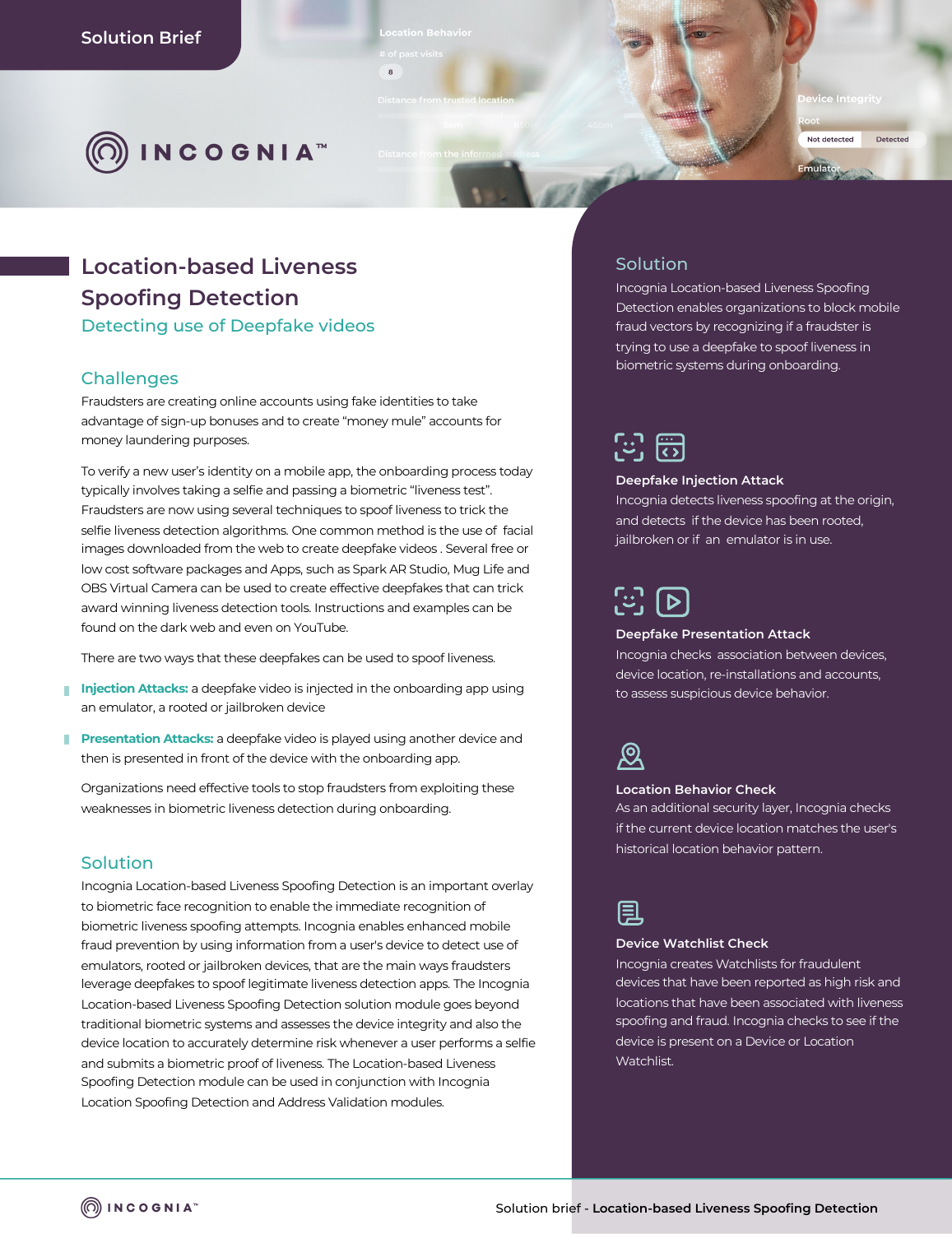### Key Benefits



### **No Added Friction**

Incognia Location-based Liveness Spoofing Detection works automatically and silently in the background. No friction is added to the user experience and Incognia is highly effective in recognizing trusted users and detecting fraudsters without requiring any additional steps from the user.



### **Validate Good User's Liveness in Real Time**

Incognia leverages device information captured from the user's mobile phone, as well as associated device behavior to validate a trusted user device in milliseconds. Incognia provides a low risk / high risk assessment based on the user's current device status, location and history. When a device is trusted, a low-risk assessment is provided. If the device fails any of the Incognia trust checks, a high-risk assessment is provided.

# $\frac{1}{2}$

### **Block Deepfakes, Biometric Liveness Spoofing and Enhance Fraud Detection From Untrusted Devices**

Incognia detects biometric liveness spoofing and attempted fraud by performing device integrity checks, evaluating device/account behavior and by checking Watchlists for known bad devices. This enables apps to block untrusted devices during onboarding, login or transaction operations.



### **Enroll Users With Zero-Factor Authentication**

Incognia's advantages are not limited to detecting liveness spoofing at onboarding. Incognia's Zero-Factor Authentication solution also leverages location identity signals to understand if the user behind the device is trusted throughout the user journey. This offers an extra layer of security during onboarding, login, device change and during other sensitive transaction processes.

### How it Works

### **01**

Native mobile apps integrate Incognia's SDK, which checks the user's device during onboarding, logins or transactions via the mobile app.

### **02**

The Incognia SDK transmits the device Information and location behavior to Incognia's Back End

## **03**

Incognia responds in real time to the customer with a risk assessment , as well as the supporting evidence, such as device's integrity and account - > device -> installation associations.

### **04**

The Incognia SDK is deployed in over 200M devices. If the device has been previously seen by Incognia the history of the device can also be used to assess device risk.

| <b>How Incognia Detects</b><br><b>Liveness Spoofing</b>  | Detected by<br>Incognia |                                                    |
|----------------------------------------------------------|-------------------------|----------------------------------------------------|
| <b>Liveness Spoofing Techniques</b>                      |                         | <b>Detection Methods</b>                           |
| Deepfake is injected using a rooted or jailbroken device | <b>Yes</b>              | Device Integrity checks on OS<br>٠                 |
|                                                          |                         | Incognia Device Watchlists                         |
| Deepfake is injected using emulators                     | Yes                     | <b>Emulator Detection</b><br>$\bullet$             |
| Deepfake using a presentation attack:                    | Yes                     | Detect the same device accessing multiple accounts |
| User spoofs liveness from an "untrusted" location        |                         | Detect device is in a different location           |
|                                                          |                         | Incognia Location Watchlists                       |
|                                                          |                         | Incognia Device Watchlists                         |